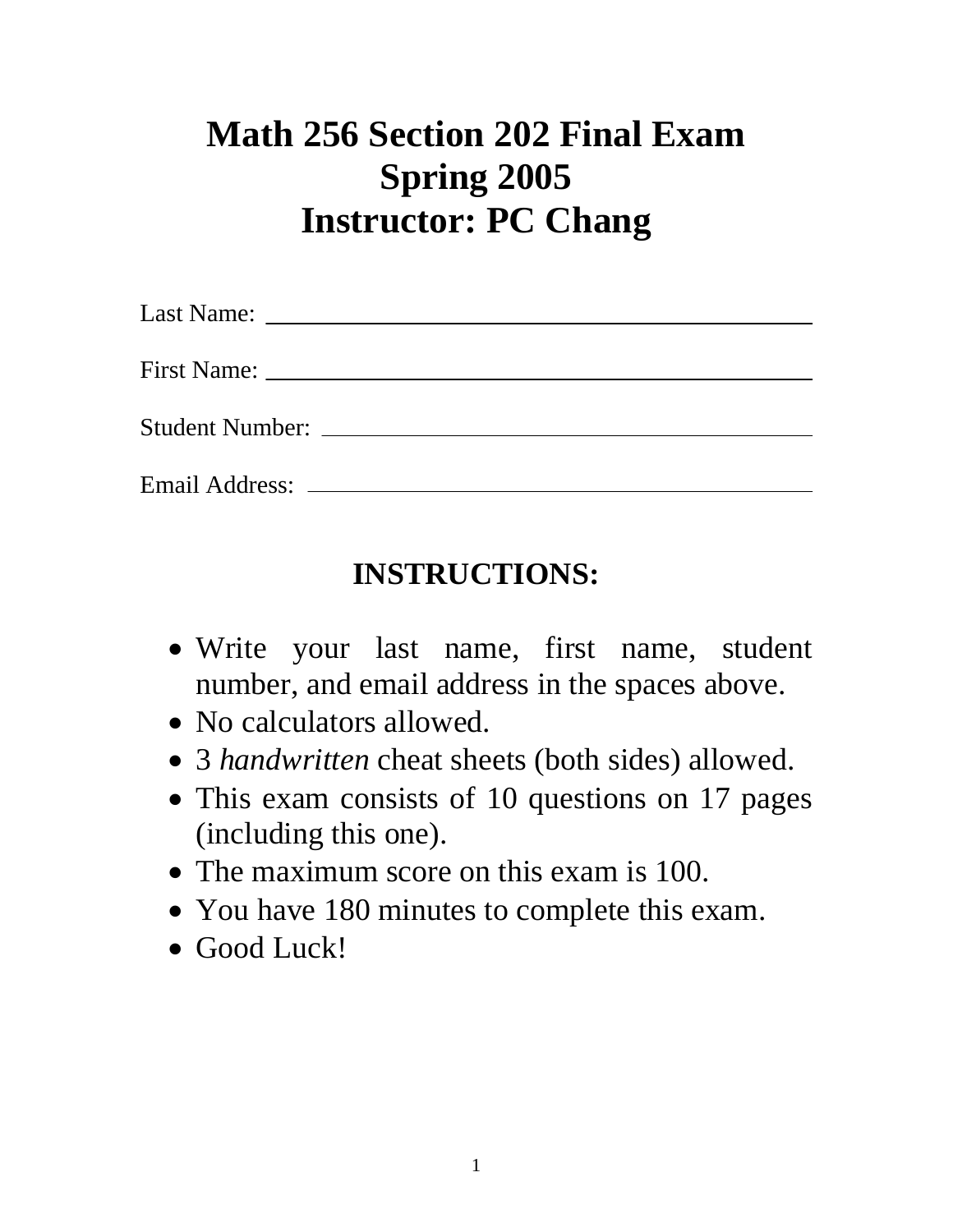- 1) Answer the following questions. You need not show work for this section.
	- A) What is the *y*-intercept of  $y = 3x + 1$ ? (1 mark)

- B) True or False:  $\int_0^\infty \sin x dx$  is an improper integral. (1 mark)
- C) Find the general solution of  $\frac{dy}{dx} = xy^{-1}$ . (1 mark)

- D) What is the canonical form of the subcritical pitchfork bifurcation? (1 mark)
- E) Find the steady-state solution of  $u_t = u_{xx}$  subject to the boundary conditions  $u(0,t) = 0$ ,  $u(1,t) = 2$ . (1 mark)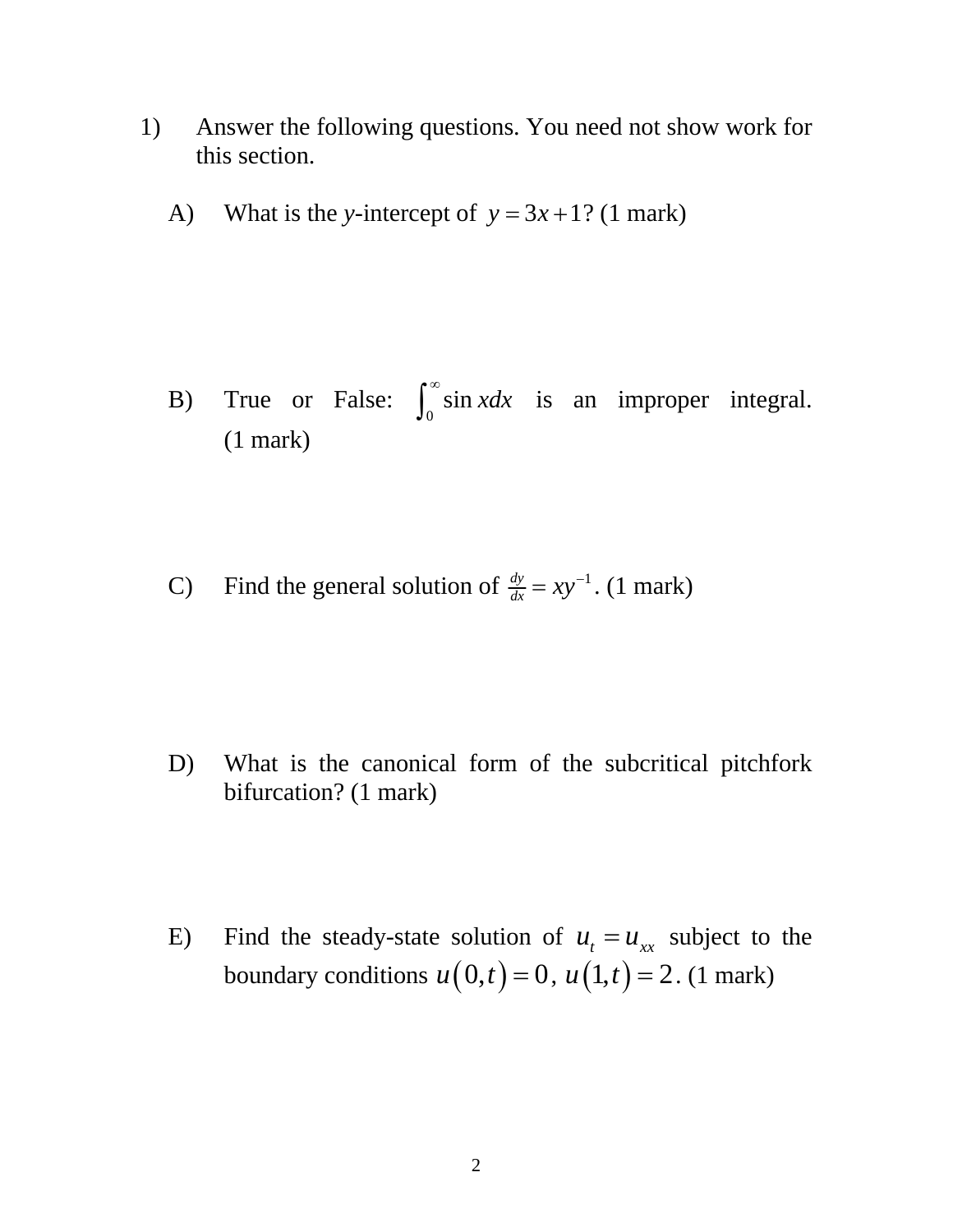- F) What is the name of this equation:  $u_{tt} = c^2 u_{xx}$ ? (1 mark)
- G) True or False: An example of a linear differential operator is the operator *L* defined by  $Lu \equiv \sin(u')$ . (1 mark)
- H) True or False: If  $(r, \vec{\xi})$  is an eigenvalue-eigenvector pair of a real matrix *A*, then so is their complex conjugates  $(r^*, \vec{\xi}^*)$ . (1 mark)
- I) True or False: The conditions  $y(\alpha) = y_0, y(\beta) = y_1$  for the ODE  $y'' + p(x)y' + q(x)y = g(x)$  are known as Dirichlet boundary conditions. (1 mark)
- J) True or False: The determinant of a Fundamental Matrix Solution is 0. (1 mark)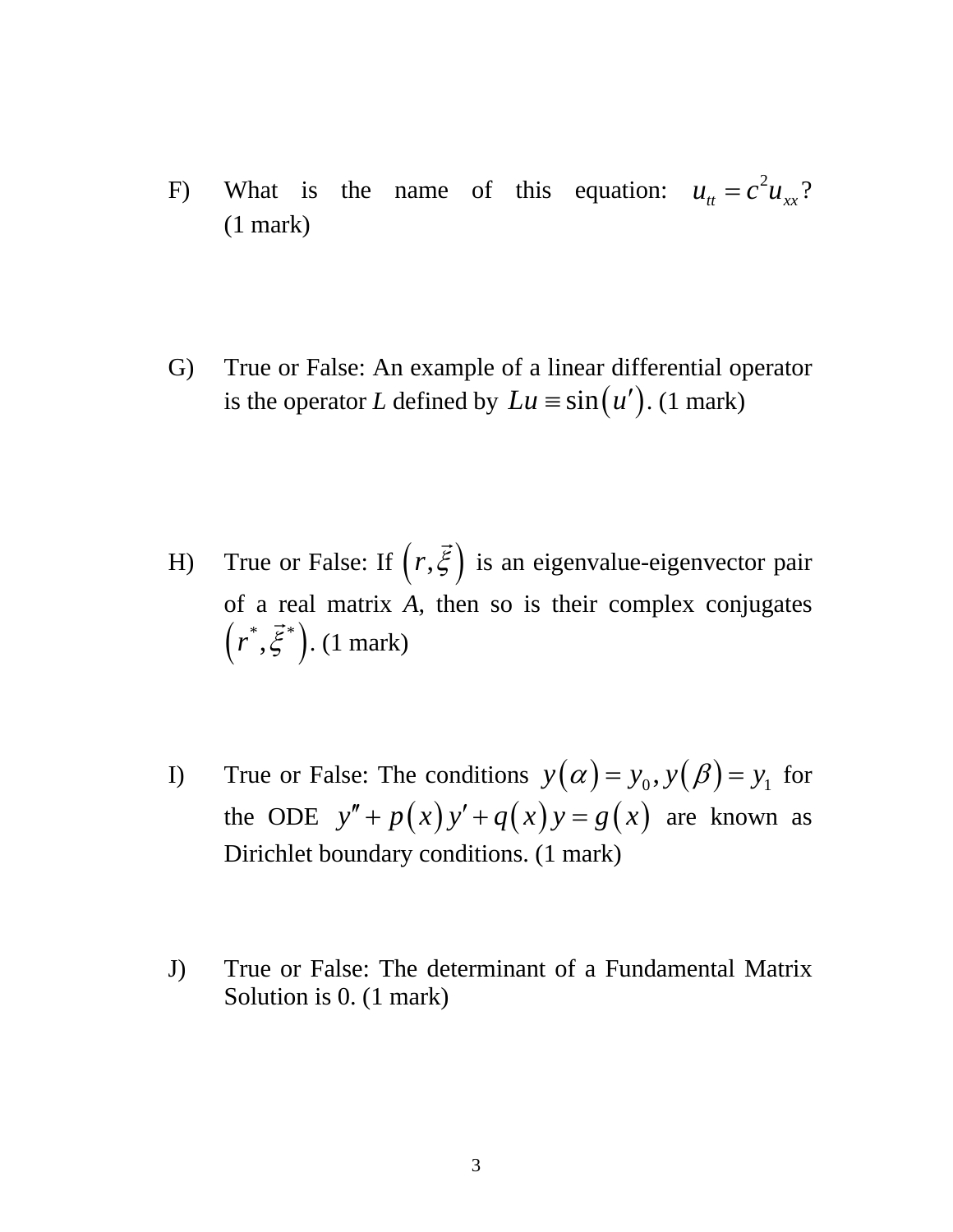homogeneous equation  $xdy = 2(x + y)dx$ .  $2)$ Solve the  $(10 \text{ marks})$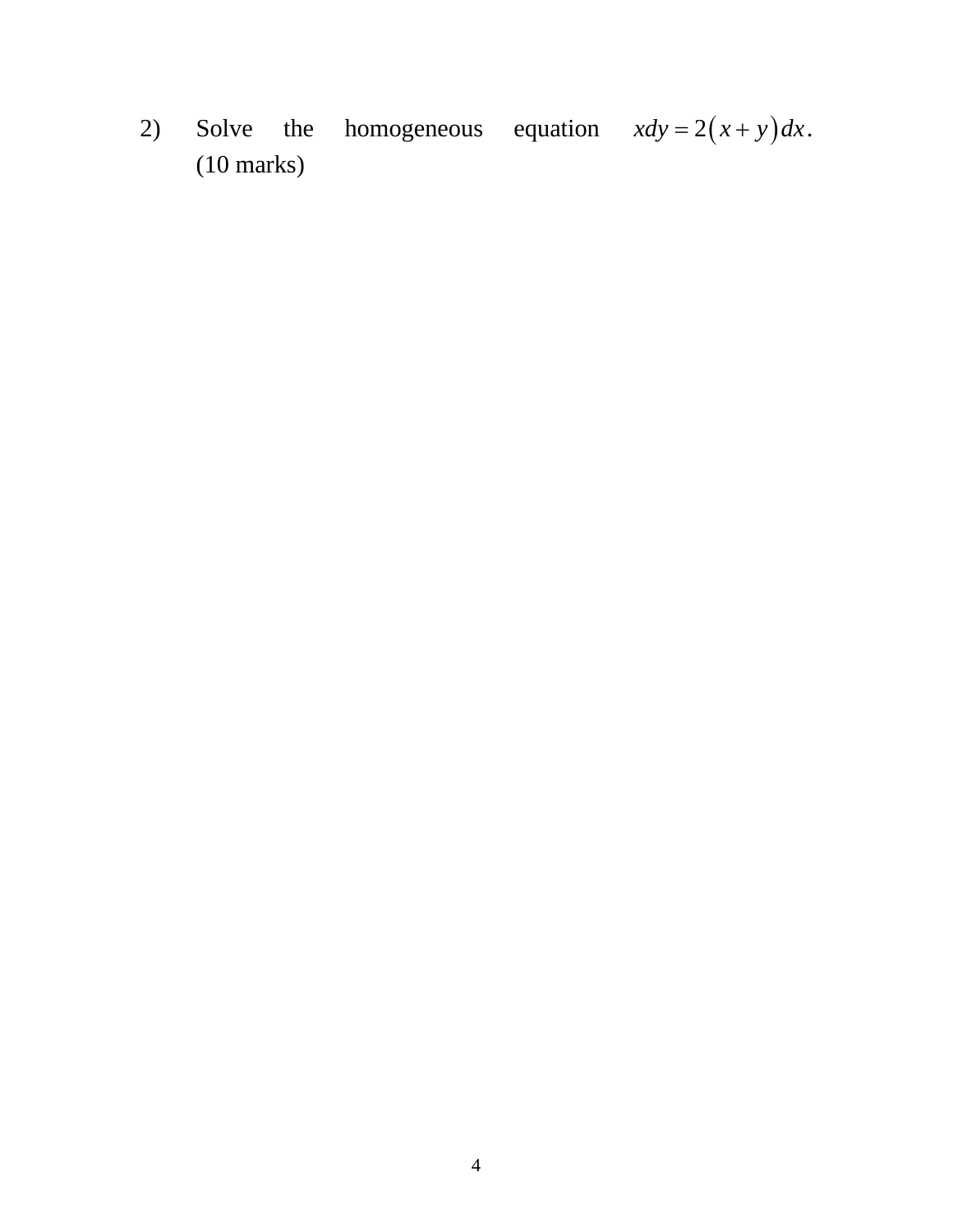3) Solve 
$$
y' + 2xy = e^{-x^2}
$$
,  $y(0) = 1$ . (10 marks)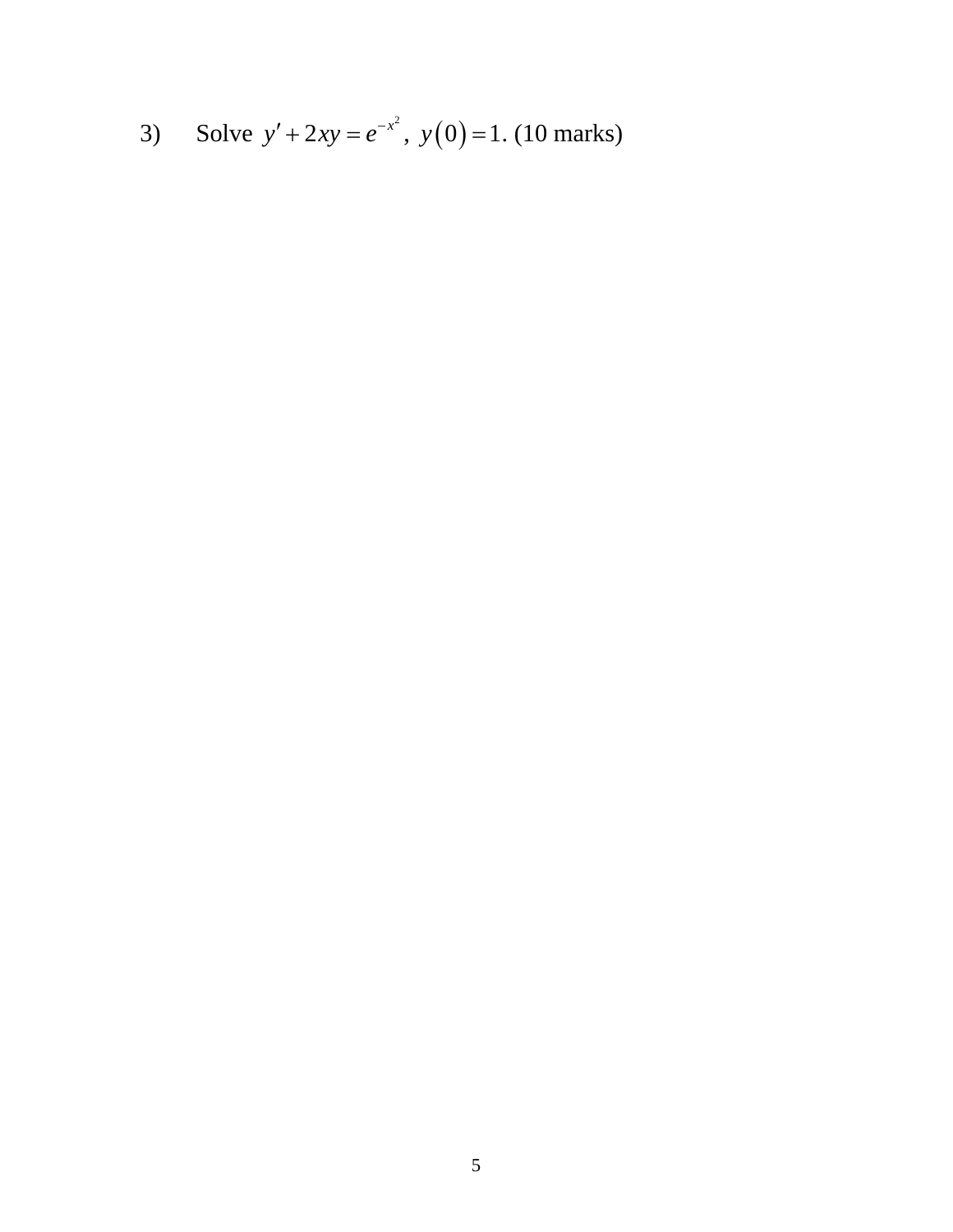4) Find the general solution of the system

$$
\frac{dx}{dt} = 2x + 2y,
$$
  

$$
\frac{dy}{dt} = x + 3y.
$$

with initial conditions  $x(0) = 5$ ,  $y(0) = -1$ . (10 marks)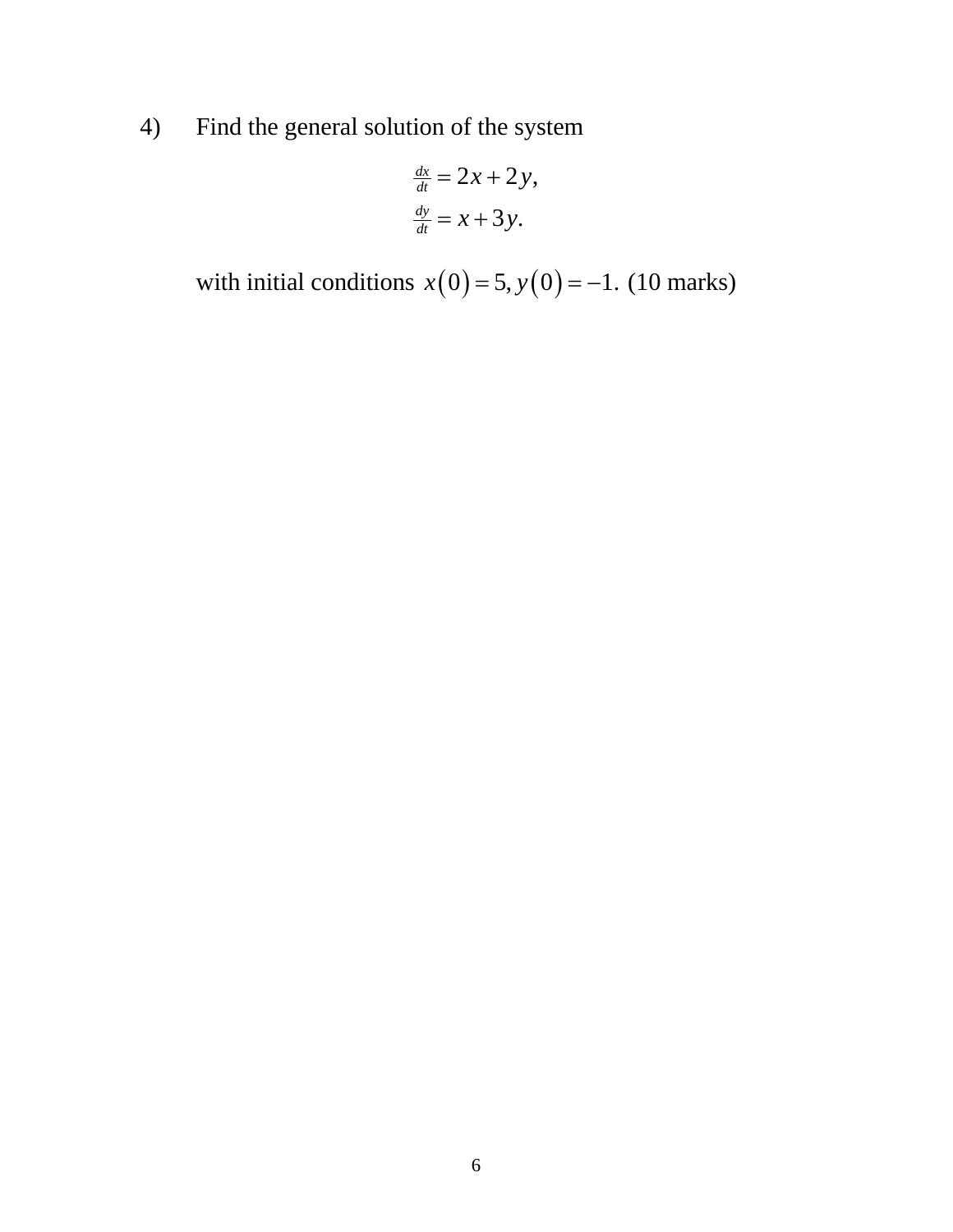5) Using variation of parameters, find the general solution of

$$
y'' + 3y' + 2y = (1 + e^x)^{-1}.
$$

(10 marks)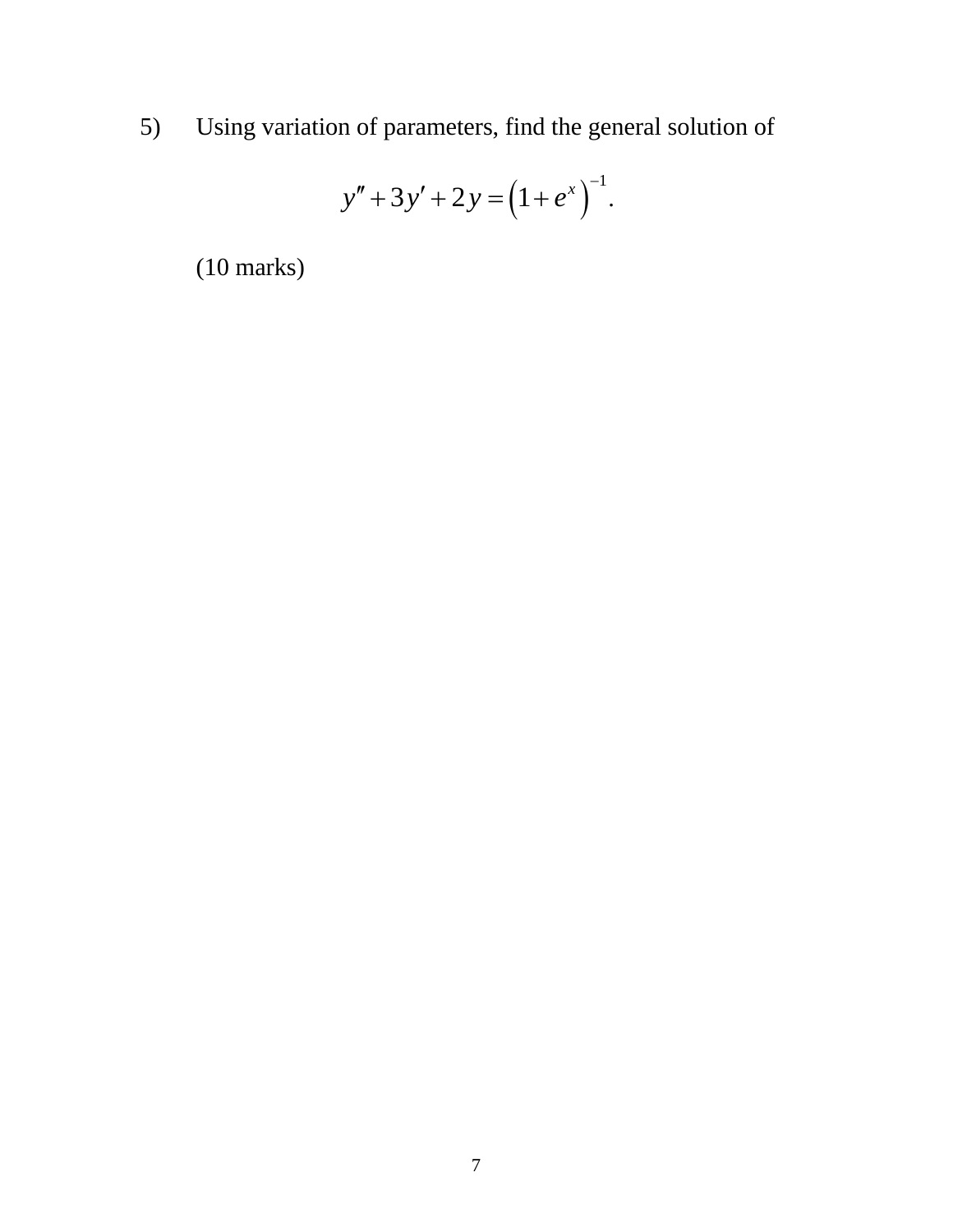$5$  Cont'd)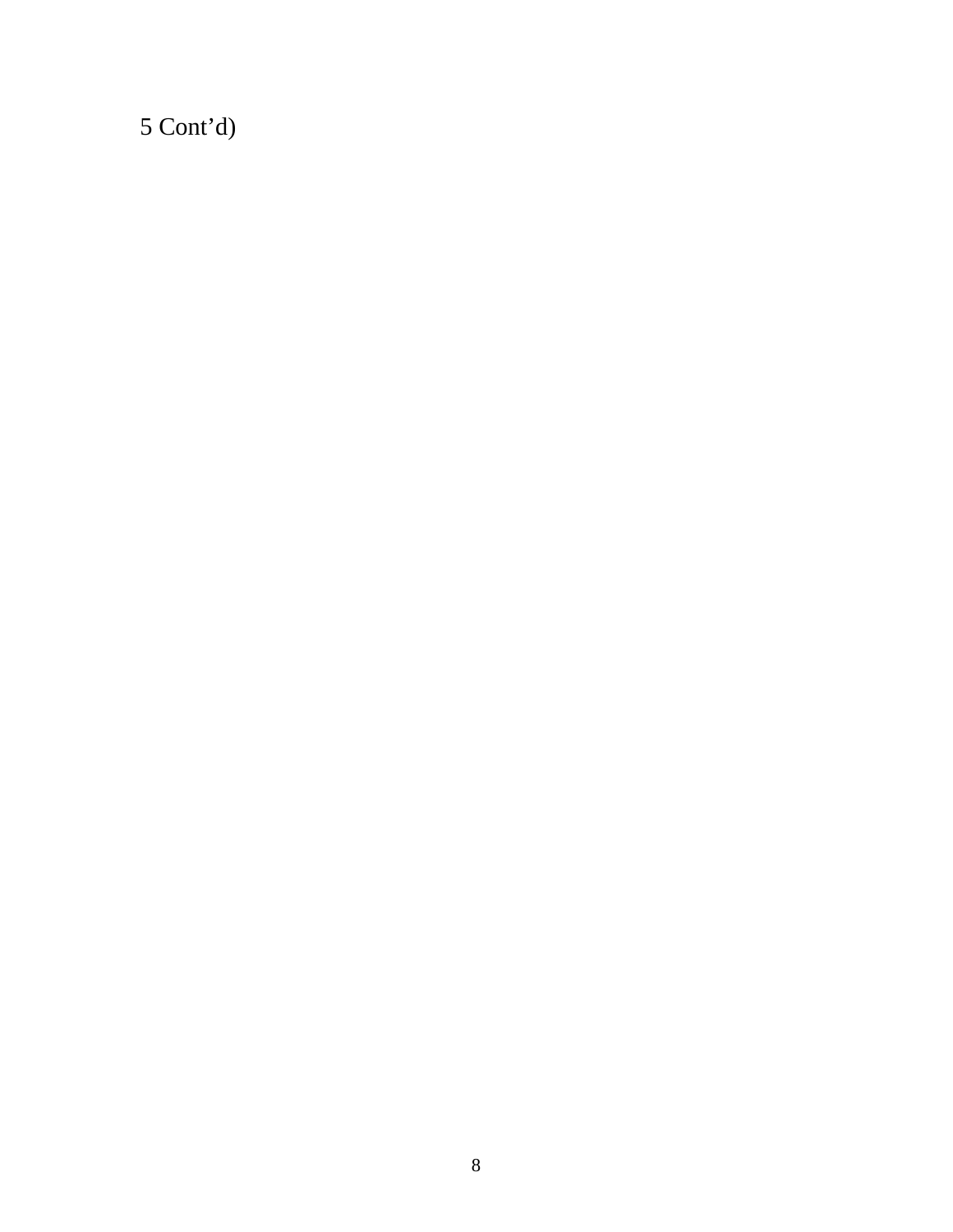6a) Consider the autonomous ODE  $\frac{dx}{dt} = x(r - e^x)$ . Sketch all the qualitatively different phase portraits that occur as *r* is varied. Classify the bifurcation that occurs, and find the bifurcation point. (7 marks)

6b) Suppose initially  $x(0) = 1$ . For what values of *r* does  $\lim_{t \to \infty} x(t) = 0$ ? (3 marks)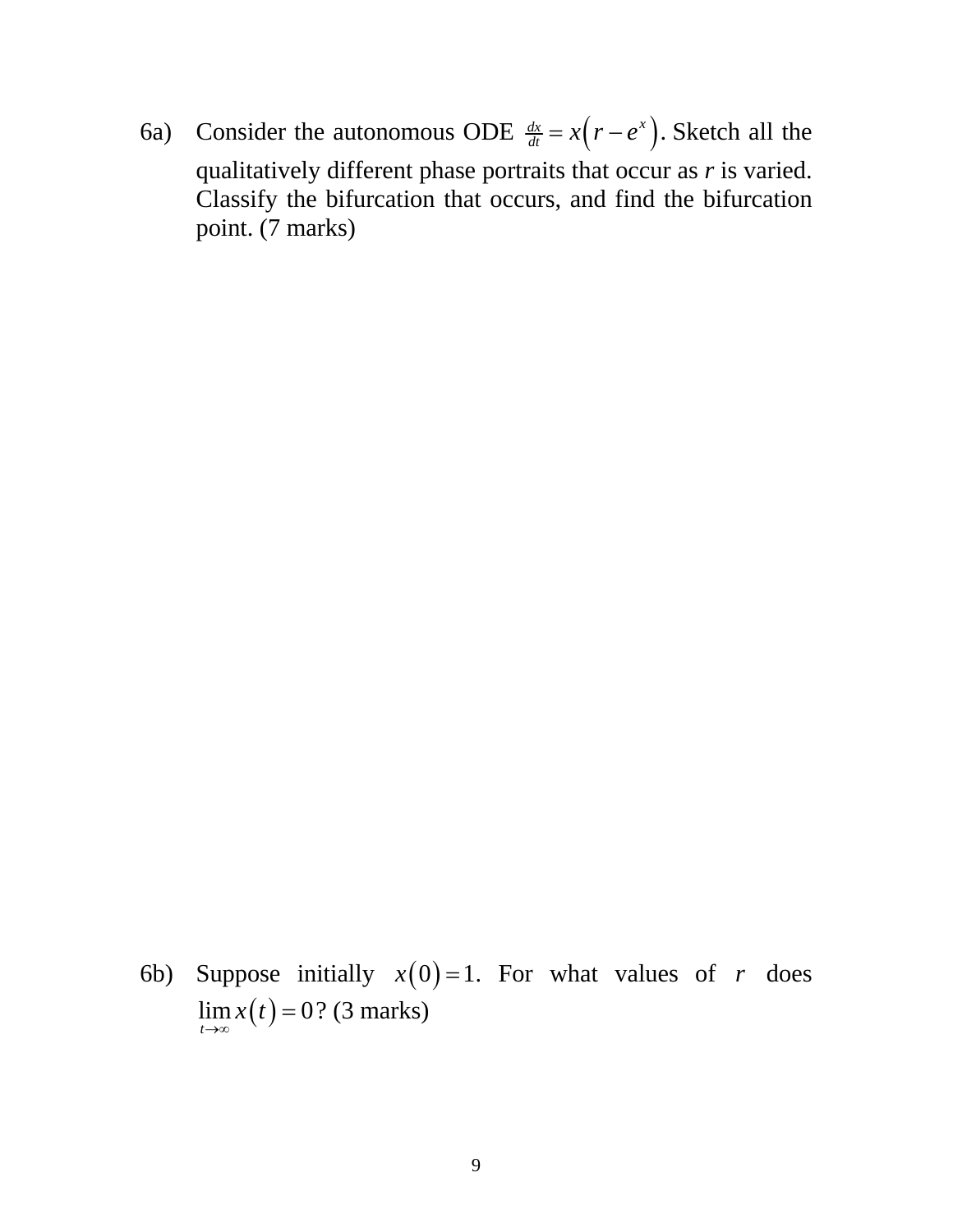7) Consider a very long (infinite) heat-conducting bar of rectangular cross-section, as shown below.



If the face  $y = b$  is kept at a constant temperature  $T_0$ , and the other three faces are kept at zero temperature, compute the steady-state temperature distribution. (10 marks)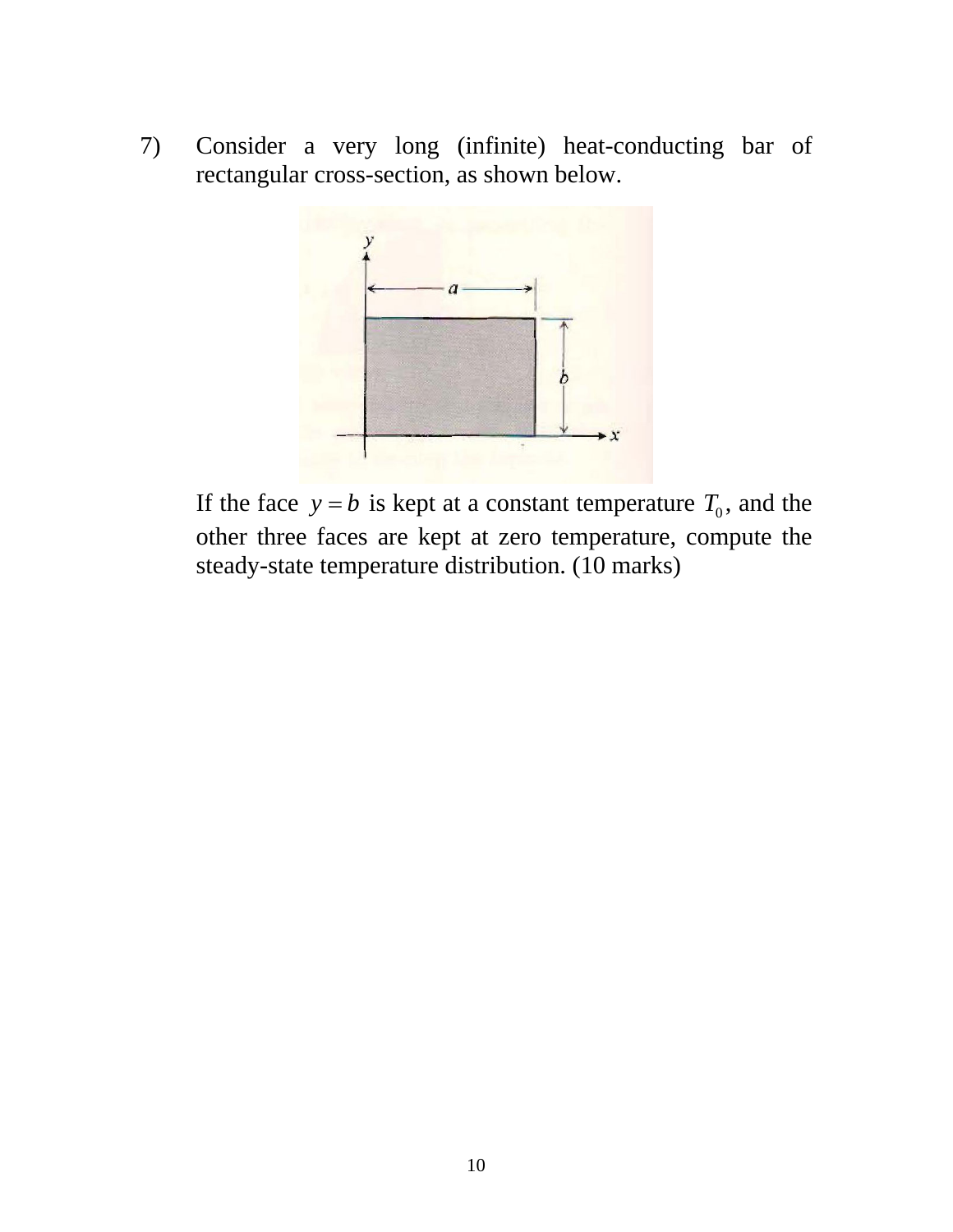Cont'd)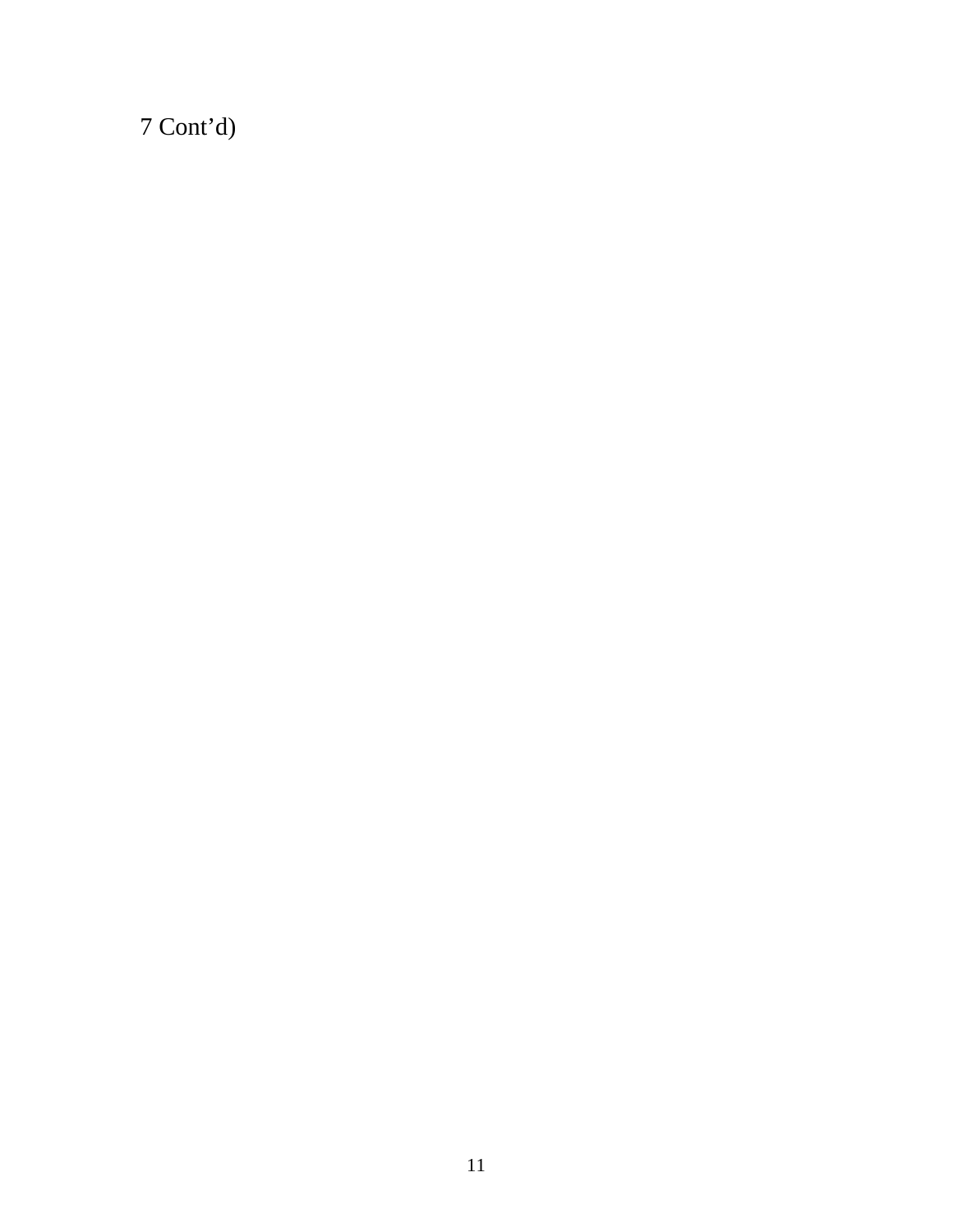$7$  Cont'd)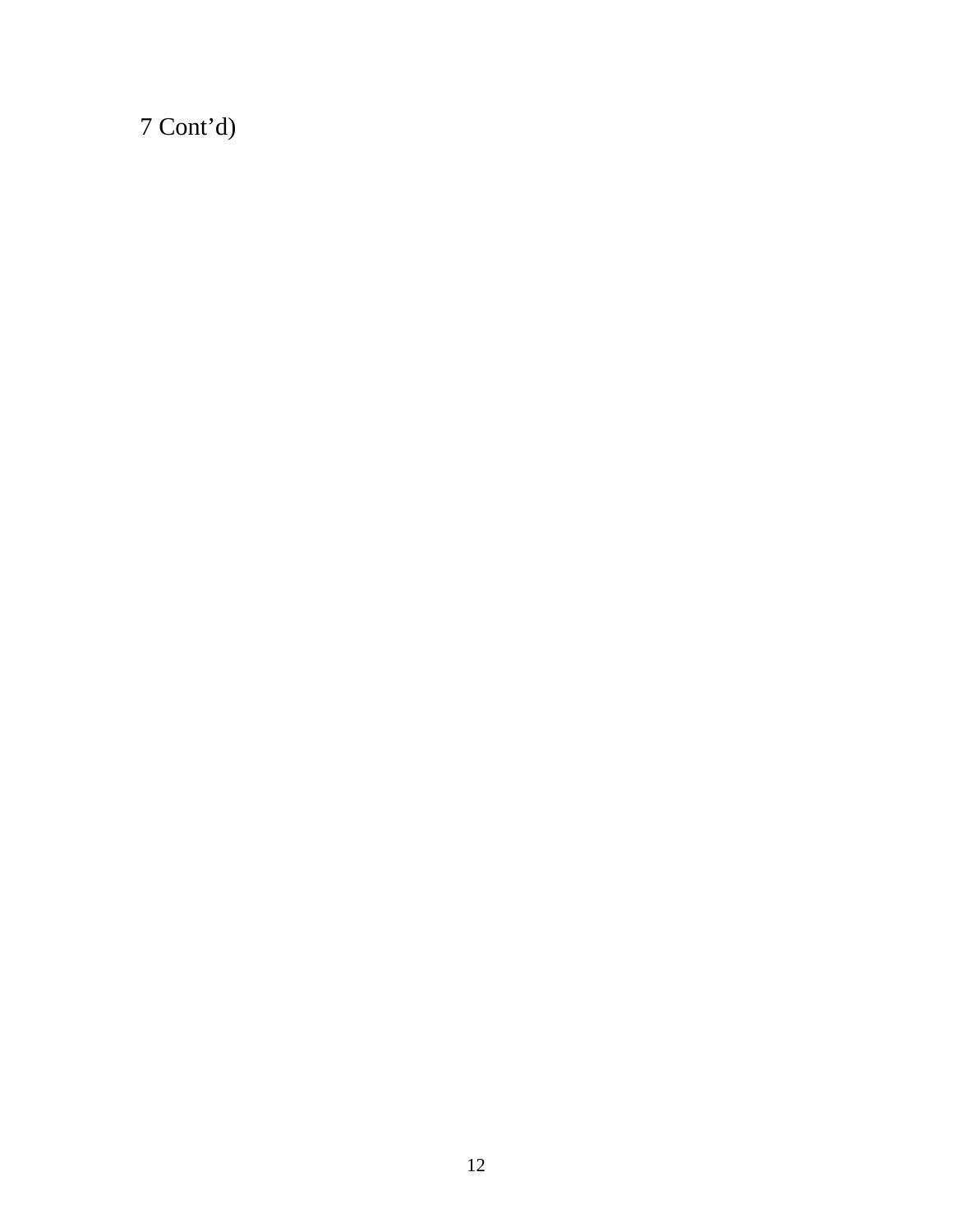8a) Consider the autonomous ODE  $\frac{d\theta}{dt} = r + \sin \theta$ . Sketch all the qualitatively different phase portraits that occur as *r* is varied. Classify the bifurcations that occur, and find the bifurcation point. (7 marks)

8b) Suppose initially  $\theta(0) = \pi$ . For what values of *r* does  $\lim_{t \to \infty} \theta(t) = \infty$  ? (3 marks)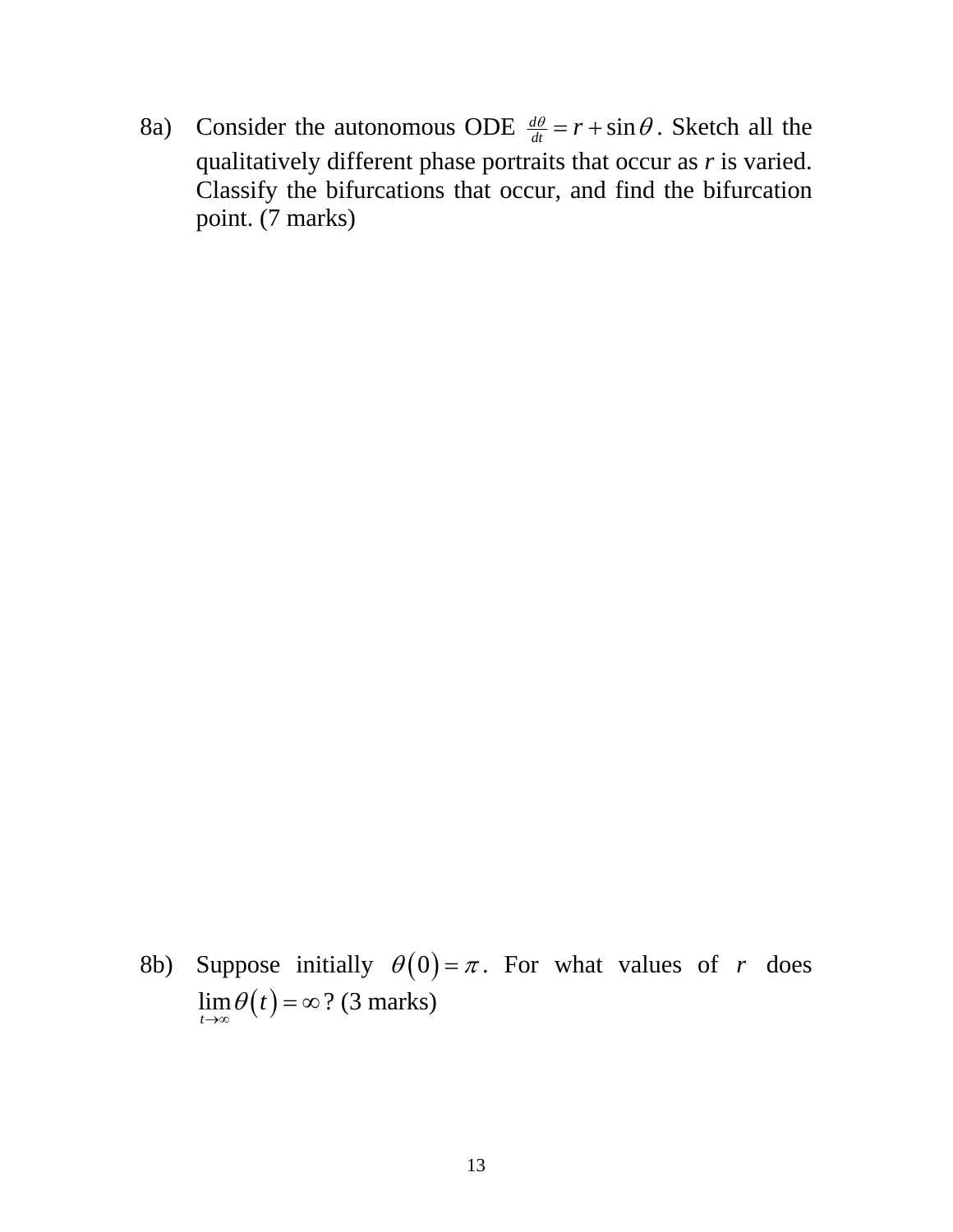9) Consider the following BVP for the one dimensional heat equation

$$
u_t = u_{xx}
$$

where  $0 < x < 1$  and  $t > 0$ , with conditions

$$
u(0,t) = u(1,t) = 0 \text{ for } t > 0,
$$
  
 
$$
u(x,0) = e^{-x} \text{ for } 0 < x < 1.
$$

9a) Give a brief physical interpretation of this problem. (2 marks)

9b) Solve this BVP. (8 marks)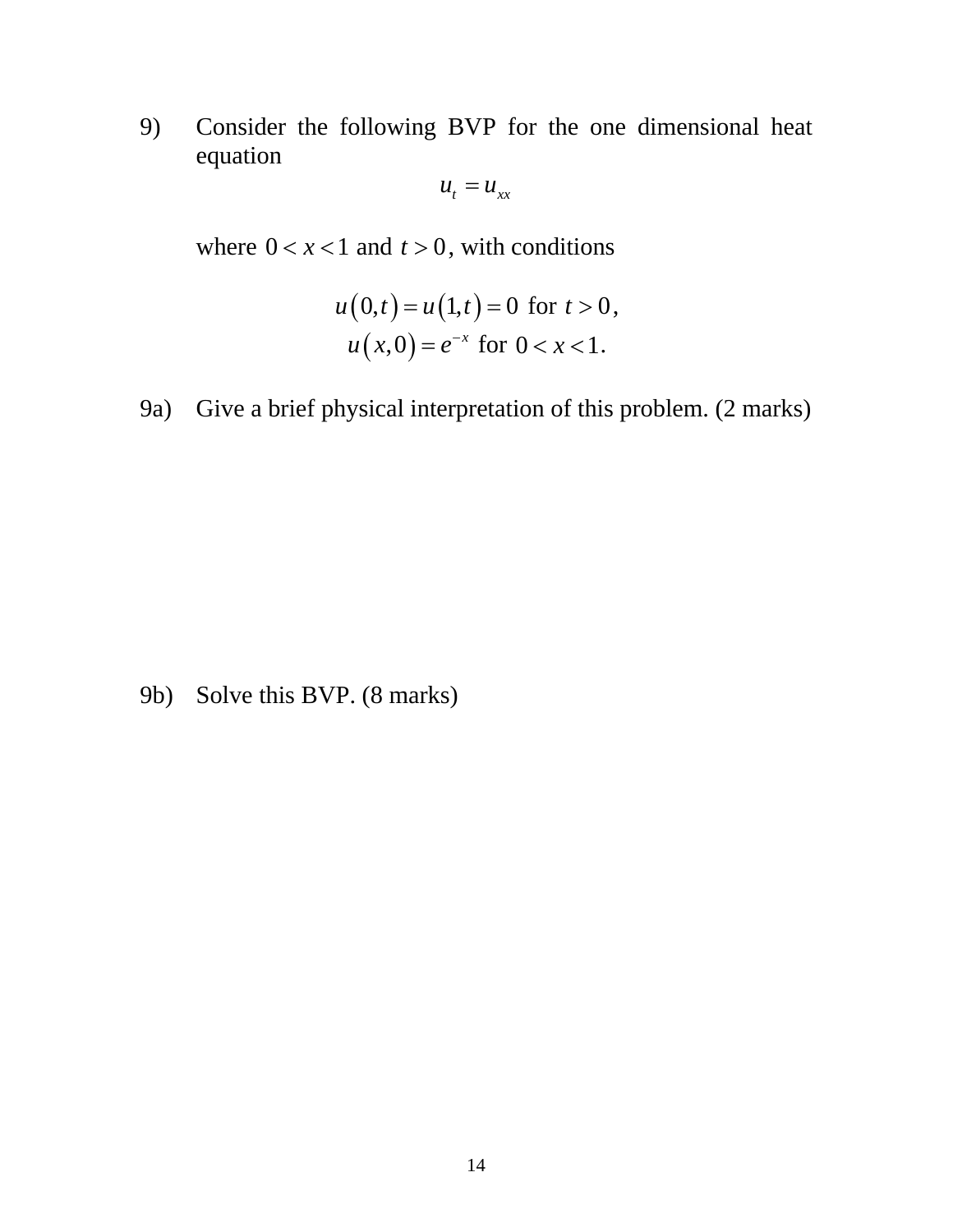9b Cont'd)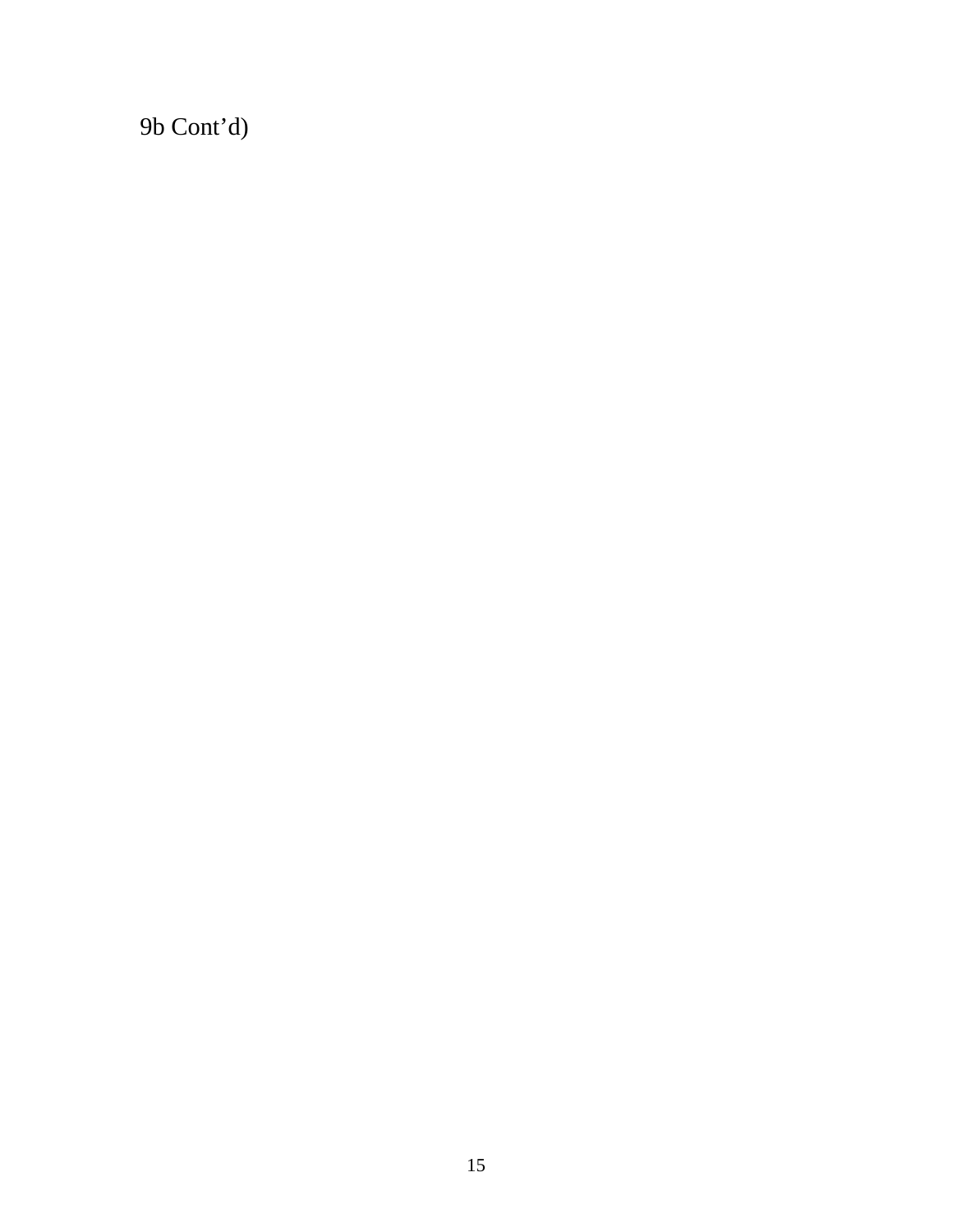9b Cont'd)